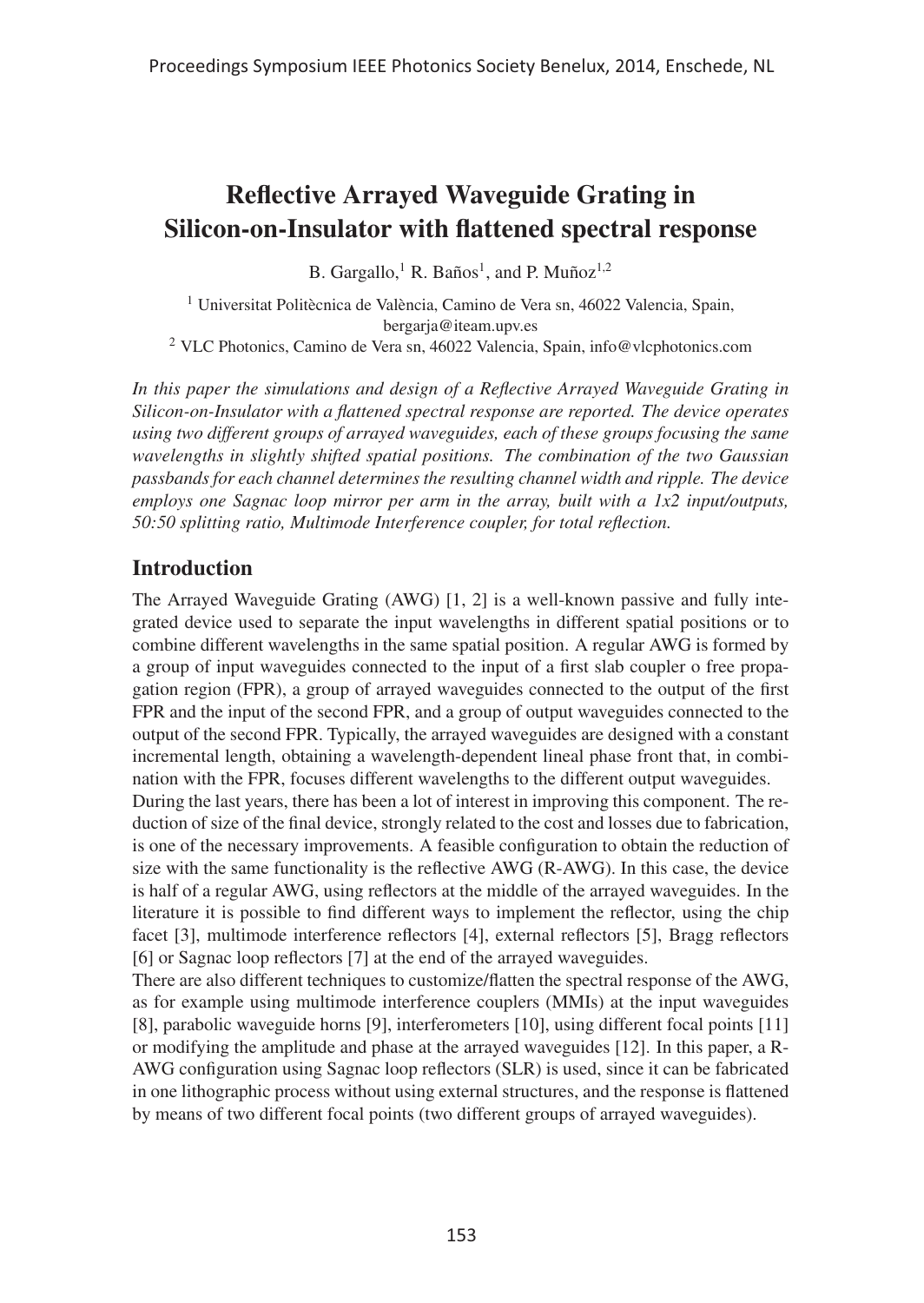## Principle of operation

A schematic view of a reflective AWG (R-AWG) can be seen in Fig. 1. The R-AWG consist of a group of input and output waveguides connected to the input of the slab coupler, and two different groups of arrayed waveguides (AWs) connected to the end of the slab coupler, each of these groups with a constant incremental length between consecutive waveguides, and a Sagnac loop reflector (SLR) at the end of each arrayed waveguide. The SLR has been implemented by means of a 1x2 multimode interference coupler (MMI) with the outputs by-passed. This configuration enables to modify the amplitude in each a AW independently through each SLR. In the most general case presented in this paper, all the SLRs are similar with a 100% reflectivity.



Fig. 1: Reflective AWG schematic. There exists an incremental length between arrayed waveguides in the same group. Different colors stand for different AW groups. Abbreviations: *K* stands for coupling constant and *x* stands for spatial AWG planes.

To obtain the flattened spectral response, two different groups of arrayed waveguides are used. Each of these groups have a different incremental length  $(\Delta L_1, \Delta L_2)$ , and then a different central wavelength  $(\lambda_1, \lambda_2)$  will be focused at the central position of the output plane. The response of each array analysed independently has a Gaussian shape [13]. If the two central wavelengths are slightly different, the final spectral response obtained as the addition of both responses will be flattened, as can be seen in Fig. 2.

#### Design and simulations

The design provided is for Silicon-on-Insulator (SOI) technology, with a 220-nm-thick Si guiding layer on a  $SiO<sub>2</sub>$  substrate with no cladding, and TE polarization. The effective indexes, calculated using a commercial software, are  $2.667$  in the arrayed waveguides  $(n_c)$ when using a width of 0.8  $\mu$ m and 2.83 for the slab coupler  $(n_s)$ . The R-AWG parameters are the following: 7 channels with a spacing of 1.6 nm and a FSR of 22.4 nm. The calculated focal length is 306.2 *μ*m, the incremental lengths between arrayed waveguides are 13.366 and 13.375 *μ*m for each group of arrayed waveguides, respectively, and the grating order *m* is 23. The total number of AWs is 105. Using Eq. 1 that relates the different incremental lengths with the central wavelength focused at the central position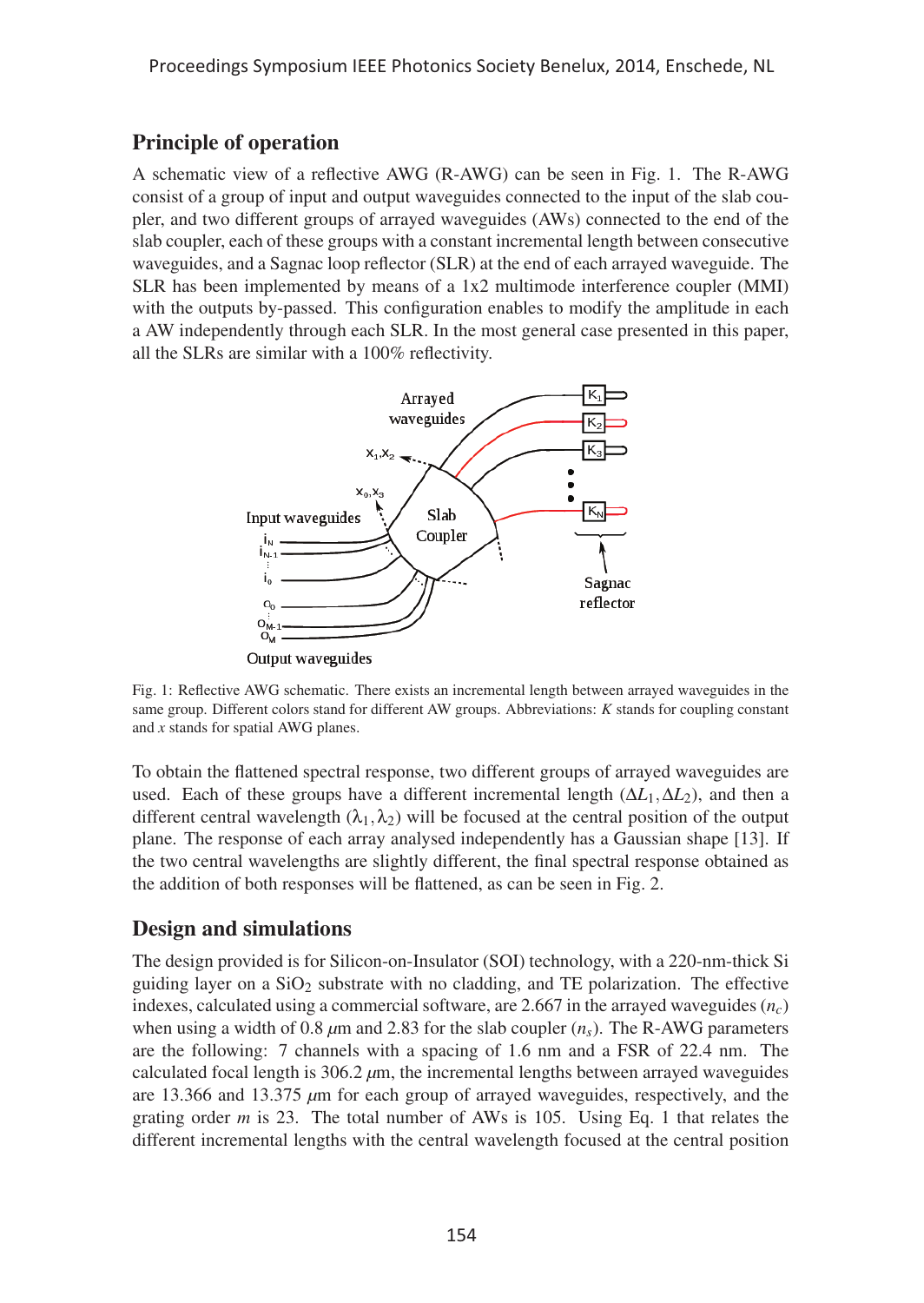

Fig. 2: Simulated AWG as two subgratings and using both AW groups at the same time

at the output plane, the focused wavelengths will be 1550 and 1550.65 nm for each group of AWs.

$$
\lambda_1 = \frac{\Delta L_1 n_c(\lambda_1)}{m}, \quad \lambda_2 = \frac{\Delta L_2 n_c(\lambda_2)}{m} \tag{1}
$$

It can be seen in Fig. 2 where the central channel has been simulated for each group of AWs independently and for both groups at the same time. Figure 3 shows the simulations for all the output waveguides when using the aforementioned parameters.



Fig. 3: Transfer function from central input waveguide to the output waveguides

The most important parameters can be obtained from Fig. 4, where the output central channel is shown in more detail when using the flattened R-AWG. In this case, the losses are approximately 6 dB and the 1dB and 3dB bandwidths are 1.0 and 1.4 nm, respectively.

#### Conclusion

This paper provides the proposal for the use of reflective Arrayed Waveguide Gratings to obtain a flattened spectral response. It has been based on the two-focal-point method where two different groups of arrayed waveguides are used with slightly different central